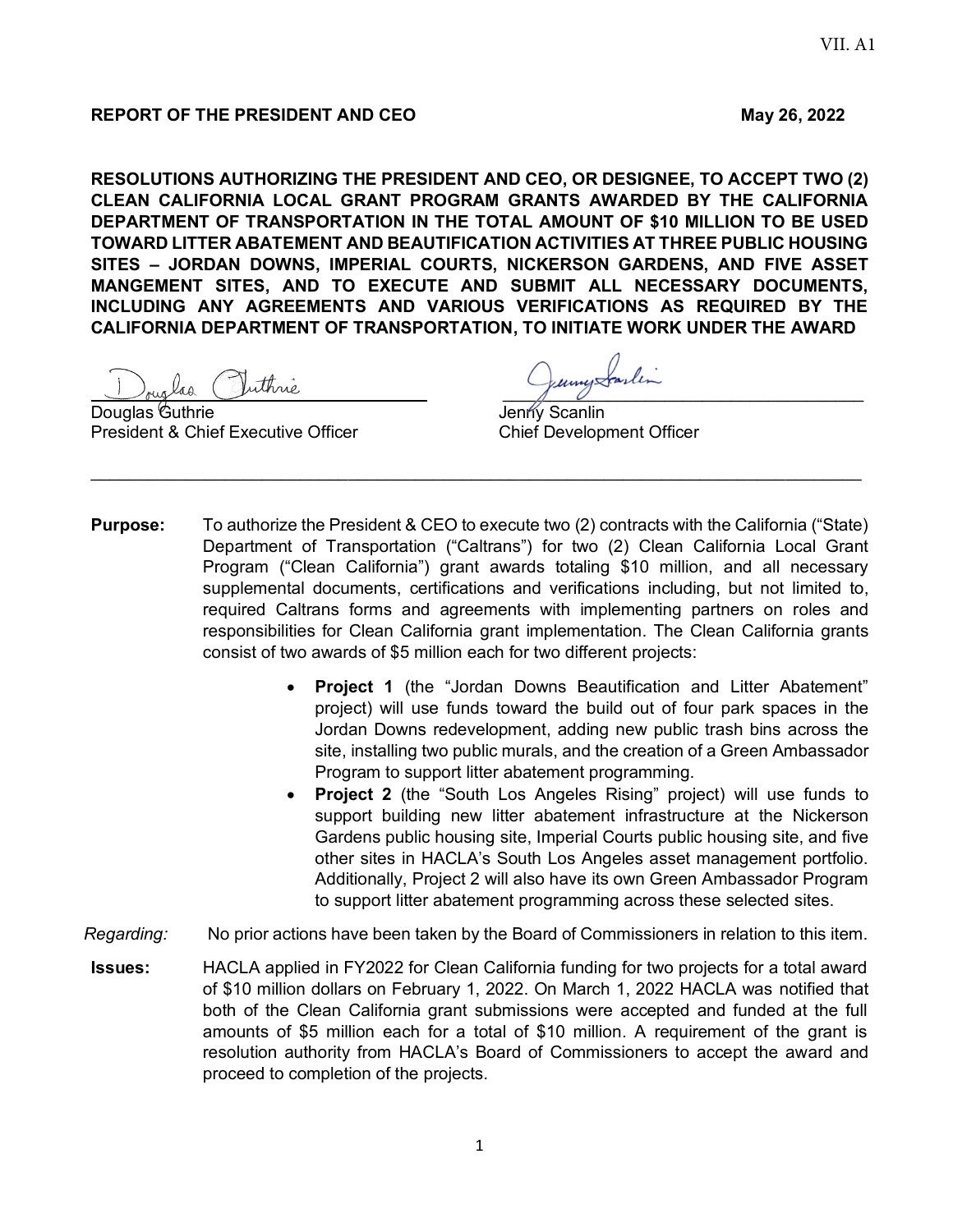# *Clean California*

*Local Grant*

*Program* On December 1, 2021, Caltrans released a Call for Projects called the Clean California Local Grant Program ("Clean California") for up to \$5 million per grant submission. Caltrans developed Clean California to provide approximately \$296 million in funds to local communities to beautify and improve local streets and roads, tribal lands, parks, pathways, and transit centers to clean and enhance public spaces. The goals of the Clean California Local Grant Program are to: (1) Reduce the amount of waste and debris in public spaces; (2) Enhance, rehabilitate, restore, or install measures to beautify and improve public spaces and mitigate the urban heat island effect; (3) Enhance public health, cultural connection, and community placemaking by improving public spaces for walking and recreation; and (4) Advance equity for underserved communities. The Clean California grant is a two-year award and all work was drafted to be completed by June 30, 2024.

> HACLA submitted two applications for two different projects on February 1, 2022. Project 1 was submitted in collaboration with HACLA's development partners BRIDGE Housing and The Michaels Organization and proposed a comprehensive plan for revitalizing and investing in the redevelopment of park spaces at Jordan Downs, installation of new trash bins across the site, creation of public murals, and creating a Green Ambassador Program to support programming that encourages litter abatement. Project 2 will be implemented by HACLA through its Housing Services and Community Engagement departments with assistance from onsite service partners and proposed building out new trash bins and enclosures at Nickerson Gardens, Imperial Courts, and five asset management sites in South Los Angeles as well as the same Green Ambassador Program for the Jordan Downs site to encourage little abatement.

> Securing both of the Clean California grants are an important milestone in the redevelopment of Jordan Downs and supporting litter abatement efforts at Nickerson Gardens, Imperial Courts, and the five HACLA asset management sites in South Los Angeles. The grant awards will support the overall health of HACLA residents.

## *Project 1: Jordan Downs*

This project contains four components that will have a high impact on existing and future community members:

1. *Development of four parks totaling 2.7 acres:* Three new parks will be constructed across the campus, and a fourth park will receive an expansion. The parks are: Freedom Tree Park (1.1 acres), B Park (.5 acres), Turtle Park expansion (.5 acres), and Century Gateway Park (.6 acres). The parks will include grassy areas, drought tolerant landscaping, shade trees, seating areas, and play structures. These parks are absolutely critical to beautify Jordan Downs and to address the social inequities caused by lack of park space in disadvantaged communities. The parks will provide recreation opportunities as well as gathering space. Their cleanliness will be a barometer of the changes taking place at Jordan Downs.

2. Installation of 52 Bigbelly "smart" trash bins along public streets and in the new parks at Jordan Downs. These trash bins will greatly contribute to the reduction of trash because of their secure lids and their remote monitoring capabilities to ensure they don't overflow. Using solar-powered compaction, Bigbelly bins hold up to 5X the waste volume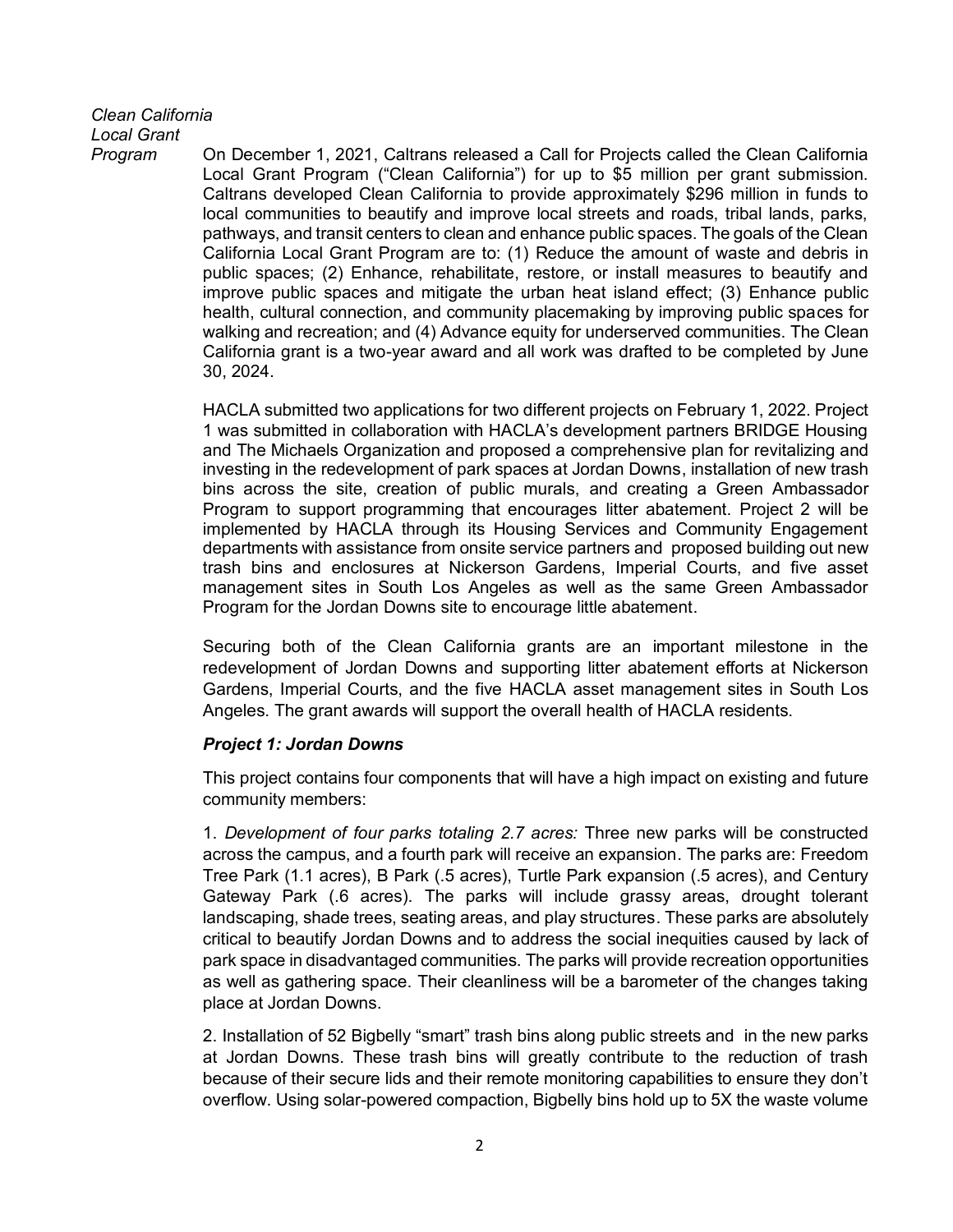of traditional bins. Bigbelly's CLEAN cloud-based management console alerts allow teams to maximize collection efficiency, planning routes and collecting bins only when necessary. The Bigbelly system helps public spaces to achieve sustainability goals by introducing public space recycling infrastructure, measuring & reporting on Recycling Diversion rates, reducing Greenhouse Gas Emissions from waste collection, reducing plastic material use, and providing a platform for community engagement sustainability education.

3. Public art installation: Two murals will be constructed along new residential components being built at Jordan Downs right now. The murals will be built along the side of the new residential buildings, and they will celebrate the deep history and cultural significance of Watts. A decorative fence of approximately 110 linear feet will also be constructed in the place of chain link. The fence will contain design elements that celebrate the eclectic architectural history of the area. Finally, the Bigbelly trash bins will have the opportunity to be wrapped with artwork from local artists.

4. Community outreach and engagement: To promote ownership and pride in the community, HACLA proposes to develop and implement a Green Ambassador program that will empower residents through community activities to take ownership of the trash issue and solve it permanently. Providing culturally relevant education on why recycling and proper trash disposal is important, and providing the appropriate resources to make this happen, will be beneficial to the community. To accomplish this, HACLA will first develop an educational campaign that will be developed with local residents. The messaging and educational components of this curriculum will be used to develop campaigns in the community as well as serve as the foundation for training HACLA's proposed group of up to ten local Green Ambassadors. HACLA will provide stipends to the Ambassadors and ensure there is sufficient diversity in age, gender and ethnicity. These residents will be committed to working with their fellow residents to maintain a home they can be proud of. With training from the HACLA staff they will be able to inform, motivate, mobilize, and reach the residents at Jordan Downs. The output will be four quarterly events per year for two years, plus seven campaigns that vary in frequency. There will also be an online component of content on Facebook and Instagram, as well as targeted ad buys across all platforms to spread the word.

The intended outcomes of these proposed components are high impact and measurable. HACLA intends to have 70 percent of existing residents at Jordan Downs attend an event or participate in a cleanup day. HACLA wants 90 percent of residents to attend one of the new parks within one year of their opening. And HACLA wants a 90% reduction in litter and blowing trash over the two-year outreach period.

## *Project 2: Nickerson Gardens, Imperial Courts, and Five of HACLA's Asset Management Sites in South Los Angeles*

HACLA's main goal for this project is to reduce the amount of debris and waste at these sites through new trash enclosures, trash bins, and a Green Ambassador Program. The existing waste at the sites to clean up includes large bulky items, excess construction materials, homeless encampment trash excess, and loose litter scattered throughout the site from the open-aired trash bins. To tackle these challenges, HACLA first proposes creating trash enclosures at all the sites, 83 at Nickerson Gardens, 38 at Imperial Courts, and 6 at the other five smaller multi-family buildings which will house all the community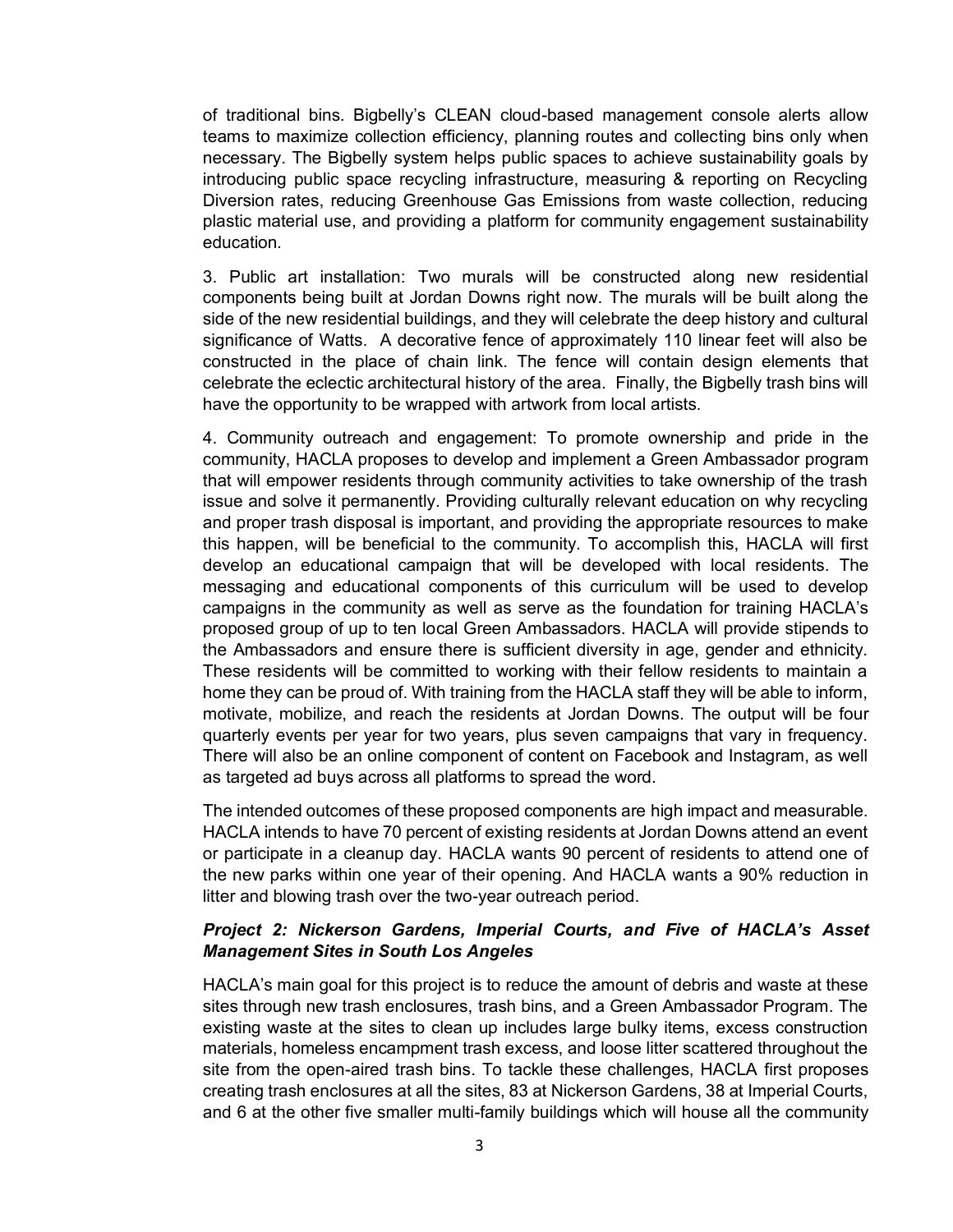trash bins. The enclosures will ensure that no loose debris is floating across the sites. The second is to replace all the trash bins with large bins reducing the overflow of existing trash.

HACLA's project outcomes for installing the trash enclosures and new trash bins will satisfy the litter abatement category. For the output of litter collected within the grant period, HACLA's goal is to collect a total of 78,121 cubic yards of trash and clean 4,520,240 square feet of public space across all seven sites. For the output of waste bins, HACLA will add 123 trash bins between the Nickerson Gardens and Imperial Courts project sites.

HACLA's Green Ambassador program will support these infrastructure updates by laying the foundation for trash abatement behavior change. HACLA residents expressed the need for behavior changes in HACLA's public engagement survey. 55% of residents agreed the project should include a trash clean-up, anti-trash, and anti-dumping campaign. One resident stated in the survey, "we need to remind residents this is their home and it needs to be taken care of" while another stated, "create an incentive program for participating in cleaning the sites up."

Acting on the resident's suggestions, HACLA is creating a Green Ambassador program across all of the HACLA project sites. The program will hire 23 total community members/residents, ten at Nickerson Gardens, ten at Imperial Courts, and three across HACLA's other five multi-family properties, to support monthly trash abatement campaigns and quarterly beautification events.

Like the Jordan Downs Green Ambassadors, these Green Ambassadors will be responsible for: 1) organizing monthly campaigns; 2) conducting community outreach (e.g. social media, door-to-door, flyers) to promote residents' involvement in keeping the community clean; 3) supporting the HACLA on-site maintenance crew to ensure the trash enclosures and trash bins are emptied and clean; and 4) ensuring sufficient resident participation in the quarterly trash abatement and beautification events. The Green Ambassador Programs incorporated in both of these grants will be supported by the Community Engagement Department and funds are made available to hire a Community Resource Assistant and two Administrative Interns II to assist with grant implementation. We are still working with the state on the final administrative budgets and the approach to these positions may change.

### **Vision Plan: PLACE Strategy #2: Increase functionality and effectiveness of Asset Management portfolio**

The Clean California grants will provide HACLA the opportunity to provide community enhancement and partial rehabilitation of five of HACLA's Asset Management sites in South Los Angeles.

## **PEOPLE Strategy #3: Implement community-building strategies across HACLA sites and programs sites and programs.**

Both Clean California grants will fund a Green Ambassador Program across all the selected sites – Jordan, Nickerson, Imperial, and the five asset management sites. The Green Ambassador Program will act like the successful Community Coach program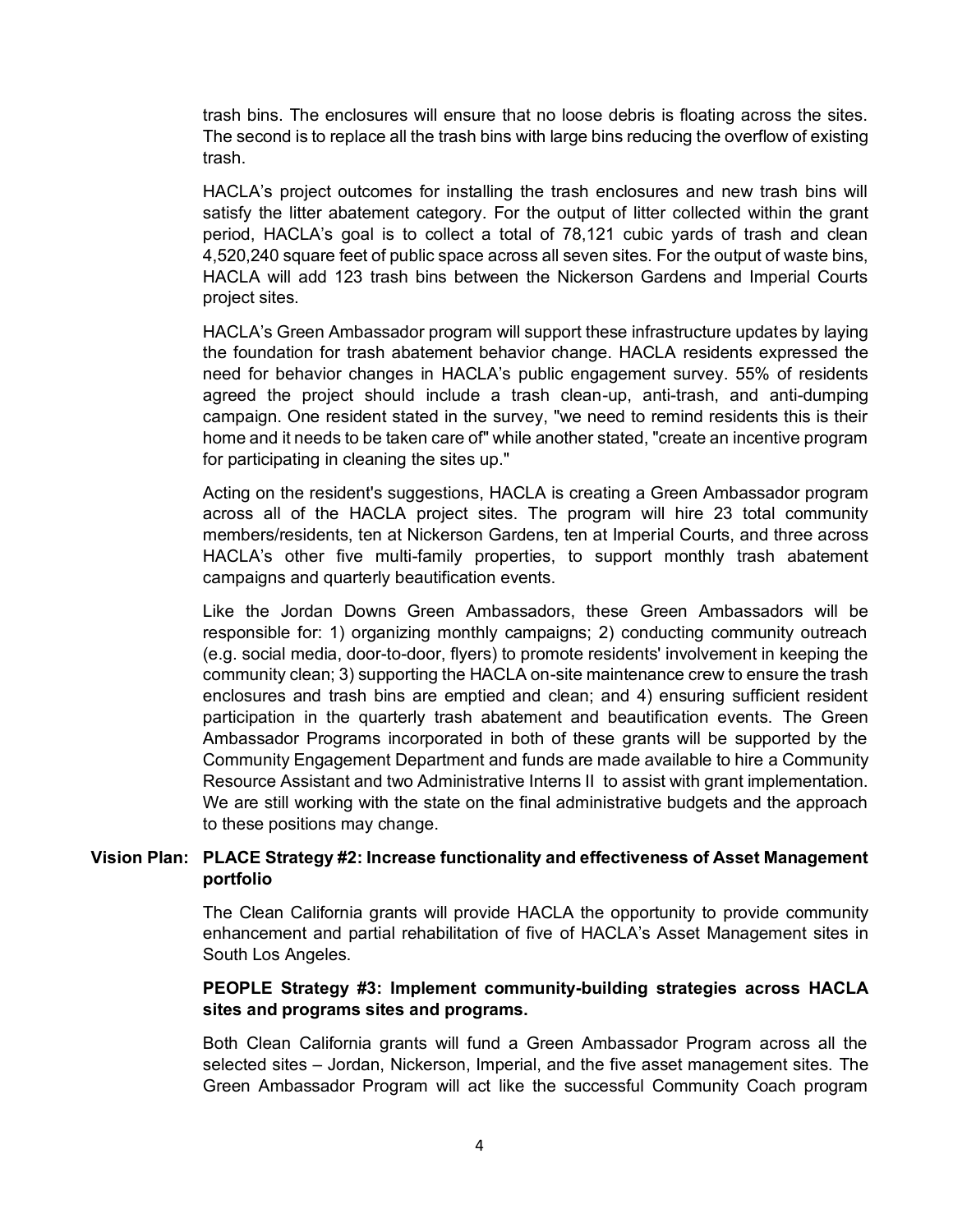allowing residents across all sites to connect for discussion, advocacy, and community organizing around litter abatement and beautification.

## **PEOPLE Strategy #11: Improve community stewardship.**

The Clean California grant funded programs will empower residents and partners to be stewards of the community to improve the success of property management and maintenance and to prepare residents for future ownership and rental properties. The both projects seek instilling behavior change of residents on their view on litter and community cleanliness.

### **PLACE Strategy #5: Expand HACLA's role in the broader communities it serves to improve neighborhood-wide health and well-being.**

The Clean California grant funded programs are consistent with this strategy and call to action to pursue resources to build and invest in neighborhood-wide improvements and support the larger community's interest in improvements to safety, health, education and economic equity.

**Funding:** The Chief Administrative Officer confirms the following:

*Source of Funds:* Although no leverage or match is required by Clean California, HACLA has agreed to commit \$3,848,618 in already secured leveraged resources for the Clean California Jordan Downs Project 1. This leverage is already secured and broken out as follows: TCC/IGG (\$2,205,000), HACLA (\$260,863), Jordan Downs Community Partners LLC (\$882,067), and Choice Neighborhood Initiative (\$500,868) which support the development of the parks at Jordan Downs. These funds will be obligated over the twoyear duration of the grant starting in FY2022. For Project 2, all of the source of funds will be provided through the awarded grant total of \$5 million for the two-year duration of this grant starting in FY2022.

*Budget and Program Impact:* Of the \$10 million awarded, HACLA will be the direct beneficiary of all of the total funds received with \$8,579,719 for direct infrastructure improvements, \$595,907 for the Green Ambassador Programs and \$824,374 for administration.. As final plans for all grant components are finalized, HACLA will review the grant administrative staffing and requirements to be successful and may modify the staffing plan.

#### **Environmental**

- **Review:** All individual projects referenced and included in the Clean California applications must comply with the California Environmental Quality Act (Public Resources Code, §21000) ("CEQA") and CEQA guidelines. HACLA is the Lead Agency on the two projects identified herein..
	- Project 1: On April 17, 2013, the City of Los Angeles City Council certified the Final Environmental Impact Report for the Jordan Downs Specific Plan (SCH #20100021007) ("EIR"). The EIR evaluated potential environmental impacts that could occur as a result of implementing the Jordan Downs Specific Plan ("Project") and/or alternatives and provided applicable mitigation to reduce the intensity of potential environmental impacts. This included evaluation of implementing the Jordan Downs Master Plan, which proposes to rebuild and transform Jordan Downs into a mixed-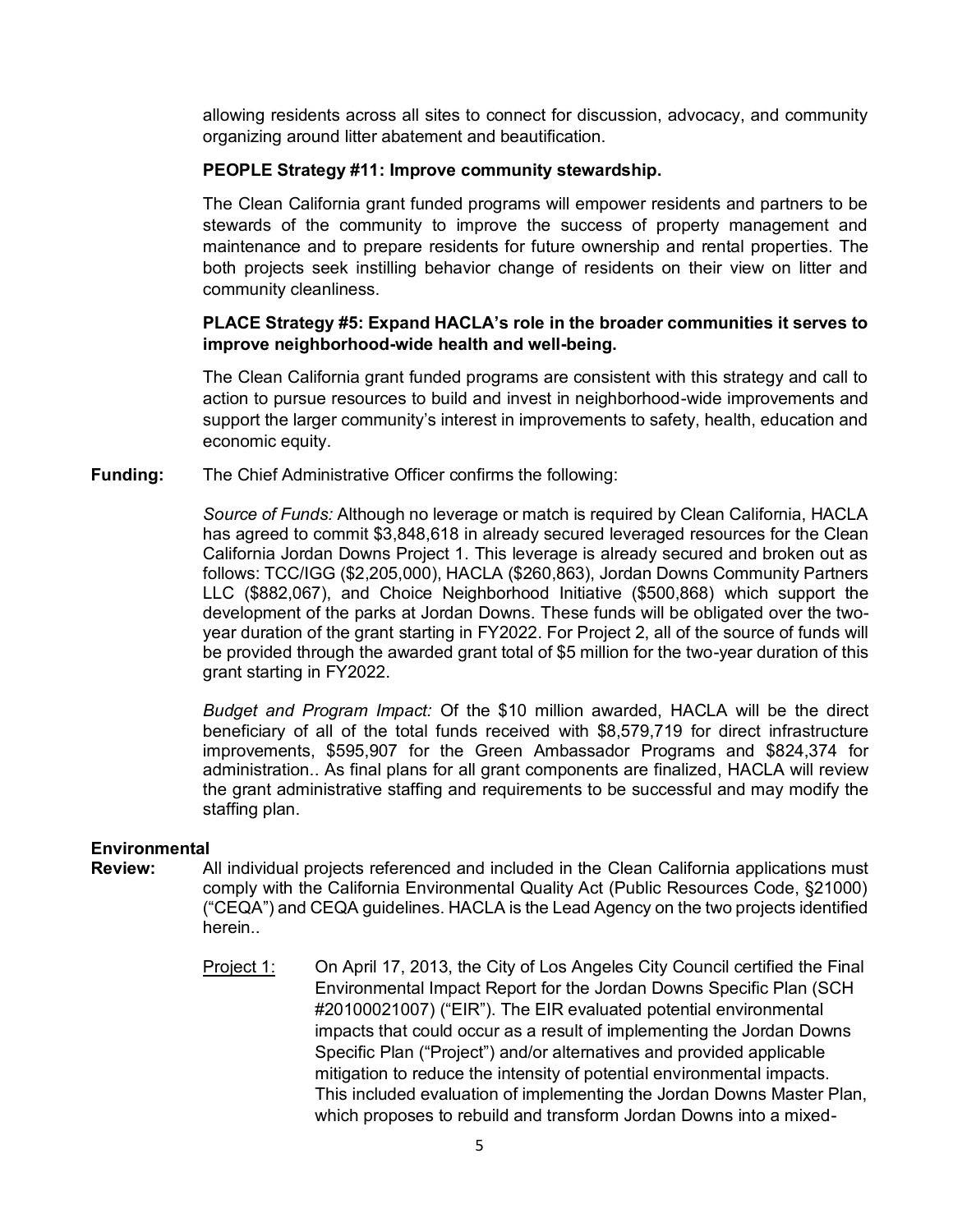use, transit-oriented development with new homes, jobs, schools, parks, and social facilities.

Since certification of the EIR and approval of the Project, HACLA now proposes to accept the Clean California Grant funding described herein. The Jordan Downs Beautification and Litter Abatement project activities, as described above, are a part of the Jordan Downs Specific Plan as evaluated in the previously certified EIR, and pursuant to Public Resources Code section 21166 and State CEQA Guidelines section 15162, approval of this Resolution will result in no new or more severe impacts requiring additional environmental review of the approval action.

Project 2: The South Los Angeles Rising project consists of using funds from the a Clean California Grant to support building new litter abatement infrastructure at the Nickerson Gardens public housing site, Imperial Courts public housing site, and five other sites in HACLA's South Los Angeles asset management portfolio. In addition, the project will have its own Green Ambassador Program to support litter abatement programming across these selected sites. This project is categorically exempt from CEQA pursuant to State CEQA Guidelines section 15303 [Class 3] because it involves the construction and installation of limited number of new small trash enclosures, as an accessory or appurtenant to the public housing sites. Moreover, none of the exceptions to the categorical exemption provided in State CEQA Guidelines section 15300.2 apply here.

#### **Section 3:**

Although not required by Caltrans, HACLA will apply its Section 3 Policy and Compliance Plan to promote local hire and Section 3 Business contracting opportunities with the implementation of the People Plan and Clean California Critical Community Investments in the South Los Angeles area. The Section 3 priority tiers will focus on the primacy of public housing residents and community for new jobs, and Section 3 and local businesses in the area for contracting opportunities.

#### **Attachment:**

1. Two (2) Resolutions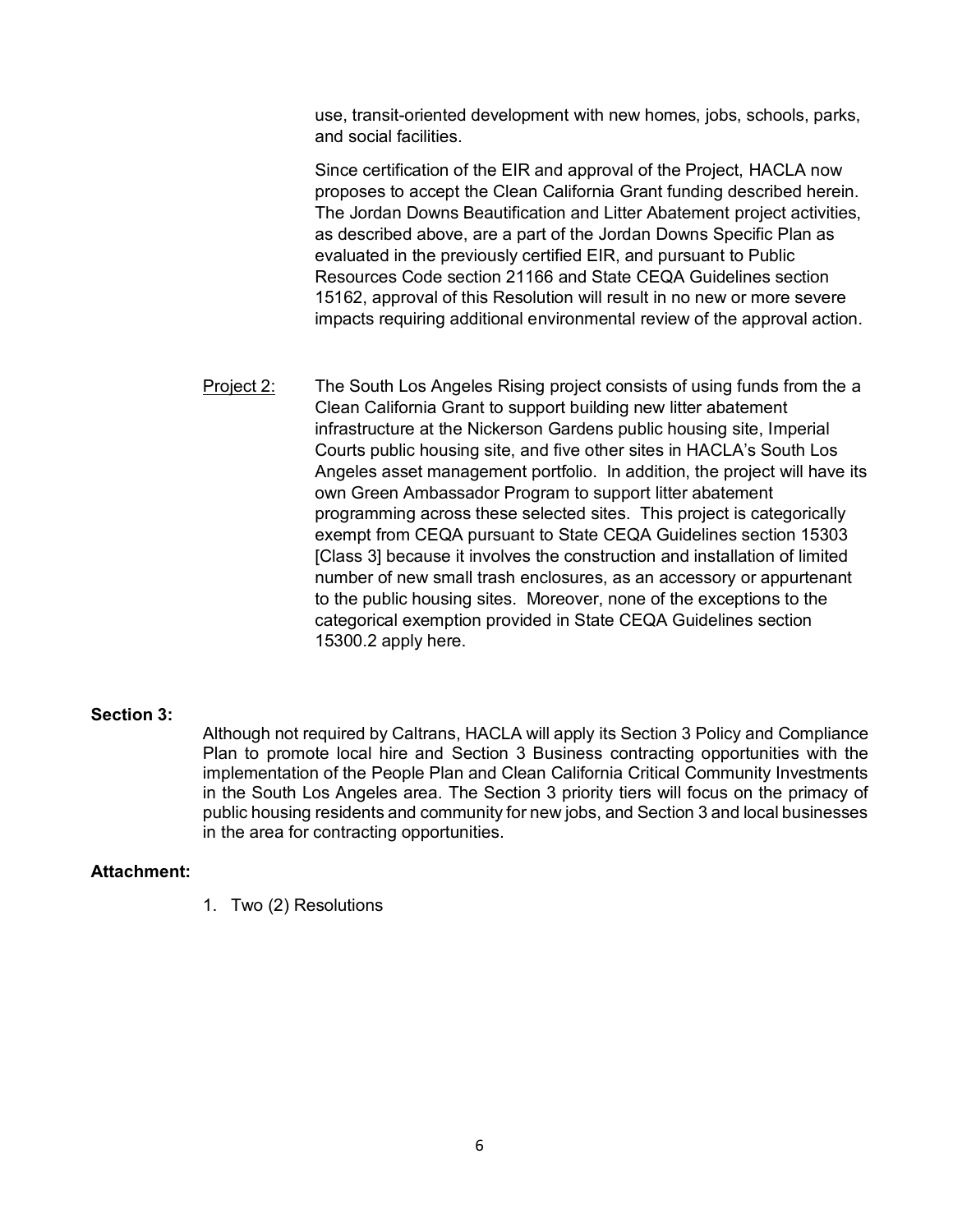# **ATTACHMENT 1.**

**RESOLUTIONS**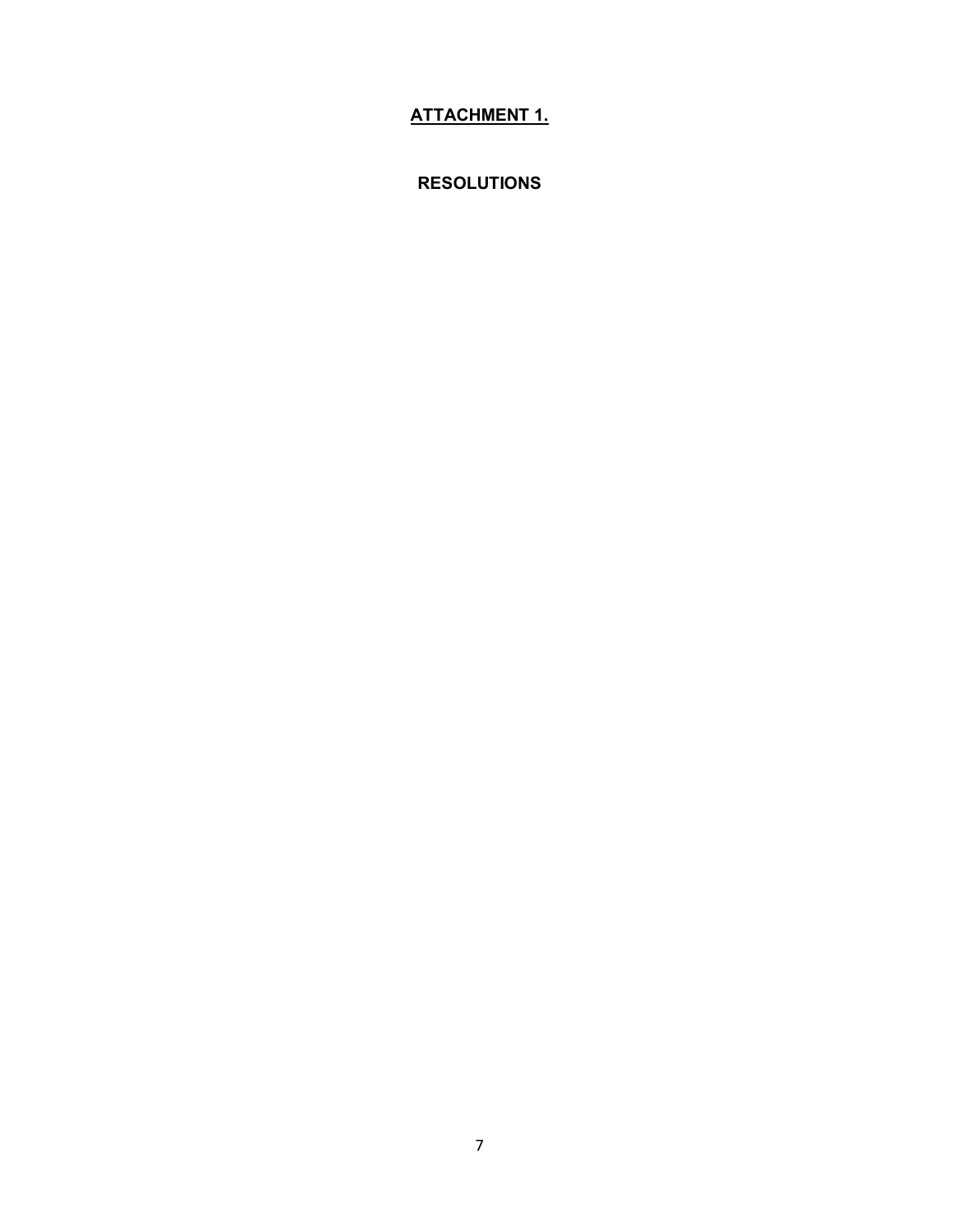## **RESOLUTION NO.\_\_\_\_\_\_\_\_\_\_\_\_\_\_**

**RESOLUTION AUTHORIZING THE PRESIDENT AND CEO, OR DESIGNEE, TO ACCEPT THE CLEAN CALIFORNIA LOCAL GRANT PROGRAM GRANT AWARDED BY THE CALIFORNIA DEPARTMENT OF TRANSPORTATION IN THE TOTAL AMOUNT OF \$5 MILLION TO BE USED TOWARD LITTER ABATEMENT AND BEAUTIFICATION ACTIVITIES AT JORDAN DOWNS, AND TO EXECUTE AND SUBMIT ALL NECESSARY DOCUMENTS, INCLUDING ANY AGREEMENTS AND VARIOUS VERTIFICATIONS AS REQUIRED BY THE CALIFORNIA DEPARTMENT OF TRANSPORTATION, TO INITIATE WORK UNDER THE AWARD, AND MAKING CEQA-RELATED FINDINGS**

**WHEREAS,** the Housing Authority of the City of Los Angeles ("HACLA") is a public body, corporate and politic, organized and existing under the Housing Authorities Law (commencing at Section 34200 of the California Health and Safety Code and, specifically, Section 34311), and authorized to transact business and exercise the powers of a housing authority pursuant to action of the Board of Commissioners of the Housing Authority (the "Board");

**WHEREAS,** HACLA is eligible to receive State funding for certain transportation related work through the California Department of Transportation;

**WHEREAS**, on December 1, 2021, the California ("State") Department of Transportation ("Caltrans") released a Call for Projects for the Clean California Local Grant Program ("Clean California"), through which approximately \$296 million in State funds were committed to go to local communities to beautify and improve local streets and roads, tribal lands, parks, pathways, and transit centers to clean and enhance public spaces, with the goal of enhancing communities and improving spaces for walking and recreation;

**WHEREAS**, on February 1, 2022, HACLA submitted an application to Caltrans for Clean California Grant funding to be used toward the Jordan Downs Beautification and Litter Abatement project ("Project"), a comprehensive plan for revitalizing and investing in the redevelopment of park spaces at the Jordan Downs public housing site, installation of new trash bins across the site, creation of public murals, and creating a Green Ambassador Program to support programming that encourages litter abatement;

**WHEREAS**, on March 1 2022, Caltrans notified HACLA of its selection as an awardee of \$5 million in funding under the Clean California Grant to be used for the Project;

**WHEREAS**, a Board Resolution is required for HACLA to accept the grant and the obligations associated with receipt of such funding, and enter into the Clean California Grant Agreement with Caltrans; and

**WHEREAS,** HACLA is required to enter into a Clean California Local Grant Program Restricted Grant Agreement with Caltrans, as well as execute various other documents, committing to meet the State's standards as a grantee before such funds can be claimed through the Clean California Local Grant Program.

**WHEREAS**, pursuant to the California Environmental Quality Act ("CEQA"), the City of Los Angeles City Council certified the Final Environmental Impact Report for the Jordan Downs Specific Plan (SCH #20100021007) on April 17, 2013 ("EIR"), which evaluated potential environmental impacts of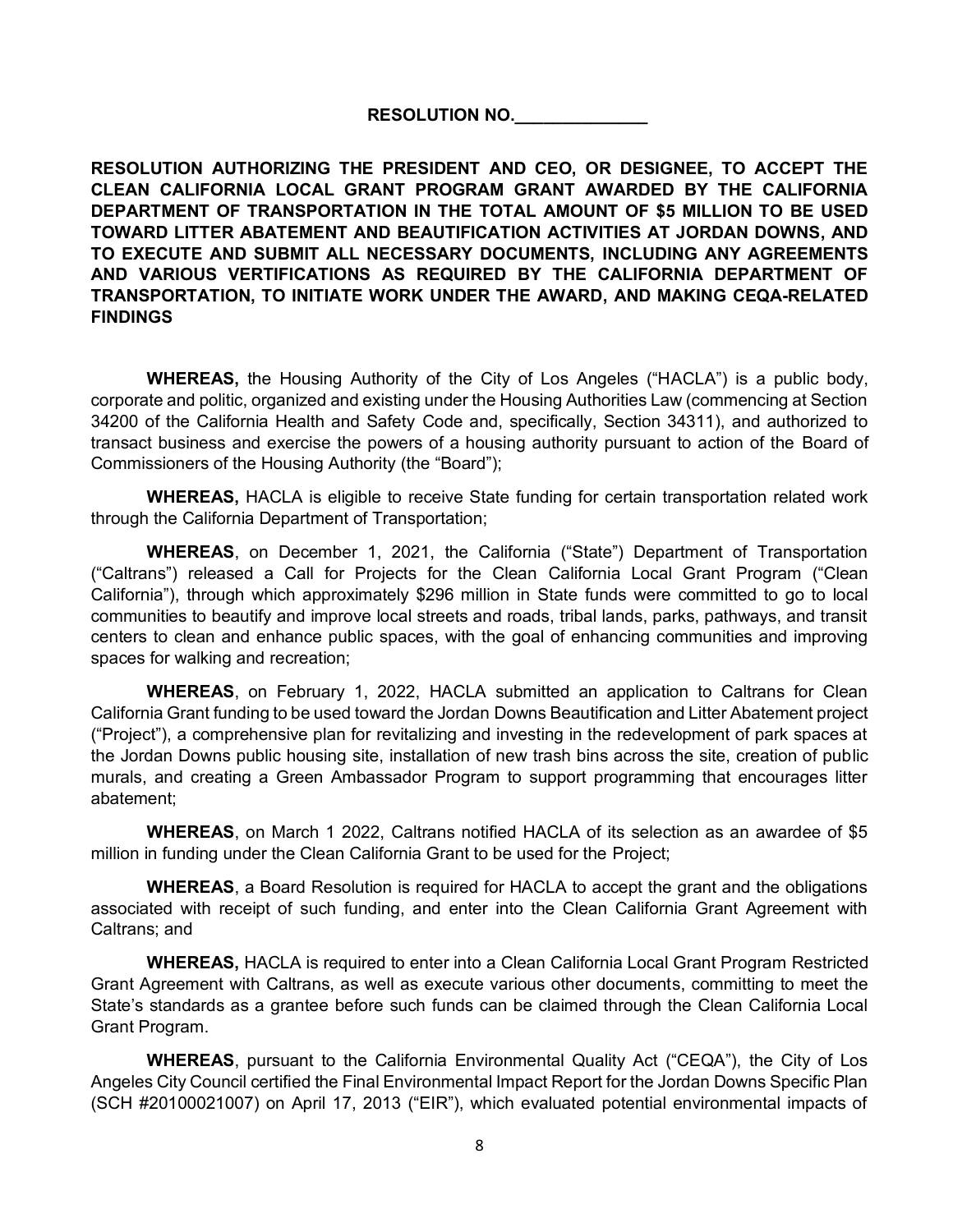rebuilding and transforming Jordan Downs into a mixed-use, transit-oriented development with new homes, jobs, schools, parks, and social facilities;

**WHEREAS**, CEQA requires that when taking subsequent discretionary actions in furtherance of a project for which an EIR has been certified, the lead agency is required to review any changed circumstances to determine whether any of the circumstances under Public Resources Code section 21166 and State CEQA Guidelines section 15162 require additional environmental review; and

**WHEREAS**, HACLA staff evaluated the Project in light of the standards for subsequent environmental review outlined in Public Resources Code section 21166 and State CEQA Guidelines section 15162 and determined that the EIR fully analyzed and mitigated, where feasible, all potentially significant environmental impacts, if any, that would result from the Project, and therefore no subsequent EIR or mitigated negative declaration is required.

**NOW THEREFORE BE IT RESOLVED** that the Board of Commissioners authorizes the President and CEO, or his designee ("Designated Officers" as defined below): (i) to accept the Clean California Local ("Clean California") Grant awarded by the California Department of Transportation ("Caltrans") in the total amount of \$5 million to be used toward litter abatement and beautification at the Jordan Downs public housing community, known as the Jordan Downs Beautification and Litter Abatement project; (ii) to obligate HACLA to the terms and conditions associated with the receipt of such funding; (iii) to execute any agreements, forms, verifications as required by Caltrans, and any amendments thereto, including the Clean California Local Grant Program Restricted Grant Agreement, as approved by legal counsel; and (iv) to undertake various actions reasonably necessary to effectuate the terms of the Clean California Grant Agreement and this Resolution, including but not limited to, negotiating, executing, approving, and delivering any related and ancillary documents and agreements as well as sub-contracts, loan documents and agreements, all with the advice and/or approval of legal counsel.

**BE IT FURTHER RESOLVED** that the Designated Officers of HACLA referred to above are as follows:

| Name            | Title                                        |
|-----------------|----------------------------------------------|
| Douglas Guthrie | <b>President and Chief Executive Officer</b> |
| Marlene Garza   | <b>Chief Administrative Officer</b>          |
| Jenny Scanlin   | <b>Chief Development Officer</b>             |
| Margarita Lares | <b>Chief Programs Officer</b>                |

**BE IT FURTHER RESOLVED** that the Board of Commissioners has reviewed and considered the EIR and finds that it contains a complete and accurate reporting of all of the environmental impacts associated with the Project. Moreover, and based on the substantial evidence in the record, including, but not limited to the EIR, the Board of Commissioners finds that, based on the whole record before it, none of the conditions under State CEQA Guidelines section 15162 requiring subsequent environmental review have occurred because the Project:

> (a) will not result in substantial changes that would require major revisions of the EIR due to the involvement of new significant environmental effects or a substantial increase in the severity of previously identified significant effects ;

> (b) will not result in substantial adverse changes with respect to the circumstances under which the Project is developed that would require major revisions of the EIR due to the involvement of new significant environmental effects or a substantial increase in the severity of the previously identified significant effects; and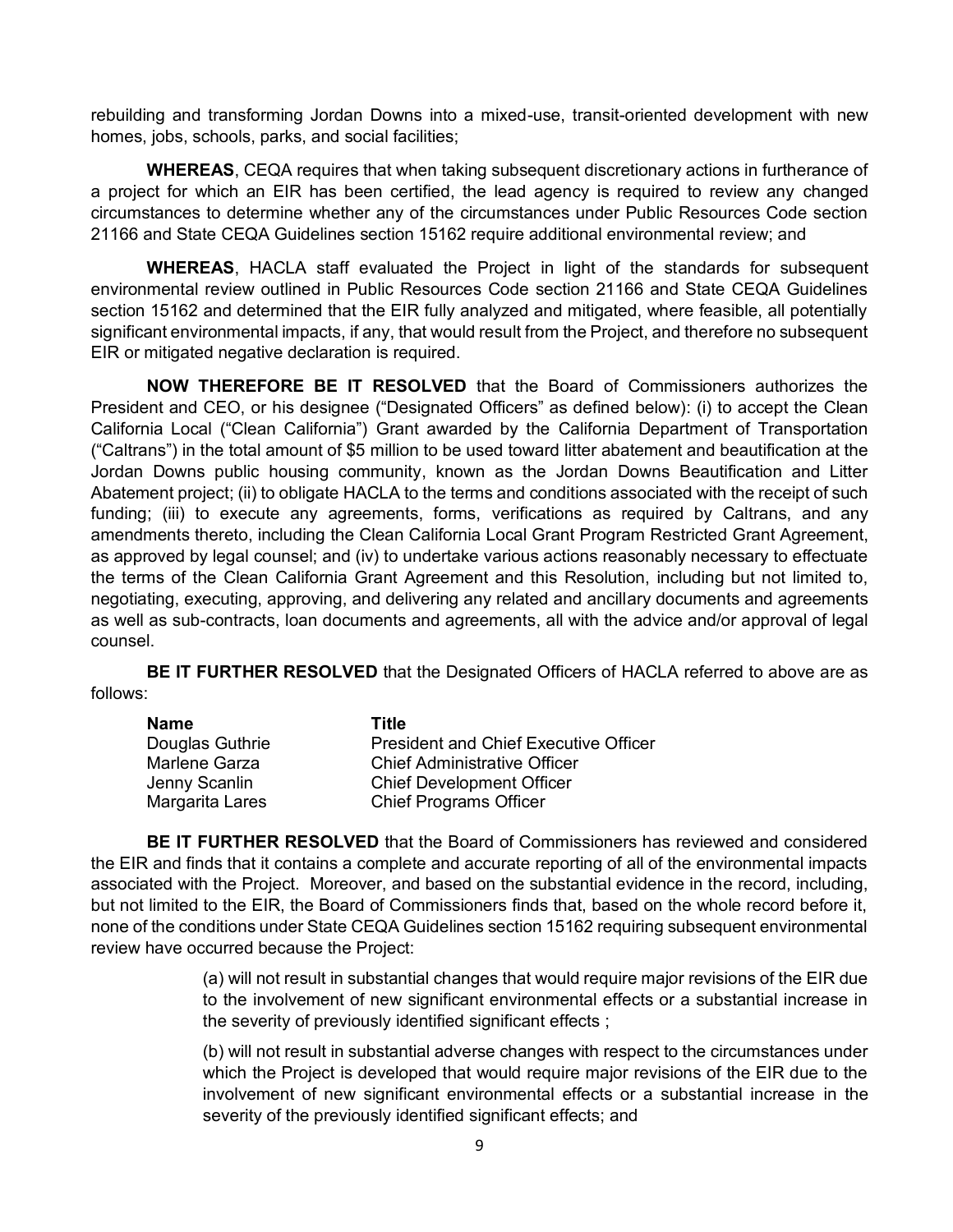(c) does not present new information of substantial importance that was not known and could not have been known with the exercise of reasonable diligence at the time the EIR documents were certified or adopted, as applicable, showing any of the following: (i) that the modifications would have one or more significant effects not discussed in the earlier environmental documentation; (ii) that significant effects previously examined would be substantially more severe than shown in the earlier environmental documentation; (iii) that mitigation measures or alternatives previously found not to be feasible would in fact be feasible and would substantially reduce one or more significant effects, but the applicant declined to adopt such measures; or (iv) that mitigation measures or alternatives considerably different from those analyzed previously would substantially reduce one or more significant effects on the environment, but which the applicant declined to adopt.

**BE IT FURTHER RESOLVED** that the Board of Commissioners directs HACLA staff to cause a Notice of Determination to be filed and posted with the County Clerk within five working days of approval of the proposed Project.

**BE IT FURTHER RESOLVED** that the foregoing recitals are incorporated into this Resolution by this reference and constitute a material part of this Resolution.

**BE IT FURTHER RESOLVED** that this Resolution shall take effect immediately.

HOUSING AUTHORITY OF THE CITY OF LOS ANGELES

By: \_\_\_\_\_\_\_\_\_\_\_\_\_\_\_\_\_\_\_\_\_\_\_\_\_\_\_

Cielo Castro, Chairperson

APPROVED AS TO FORM:

BY: \_\_\_\_\_\_\_\_\_\_\_\_\_\_\_\_\_\_\_\_\_\_\_\_

James Johnson, General Counsel

DATE ADOPTED:\_\_\_\_\_\_\_\_\_\_\_\_\_\_\_\_\_\_\_\_\_\_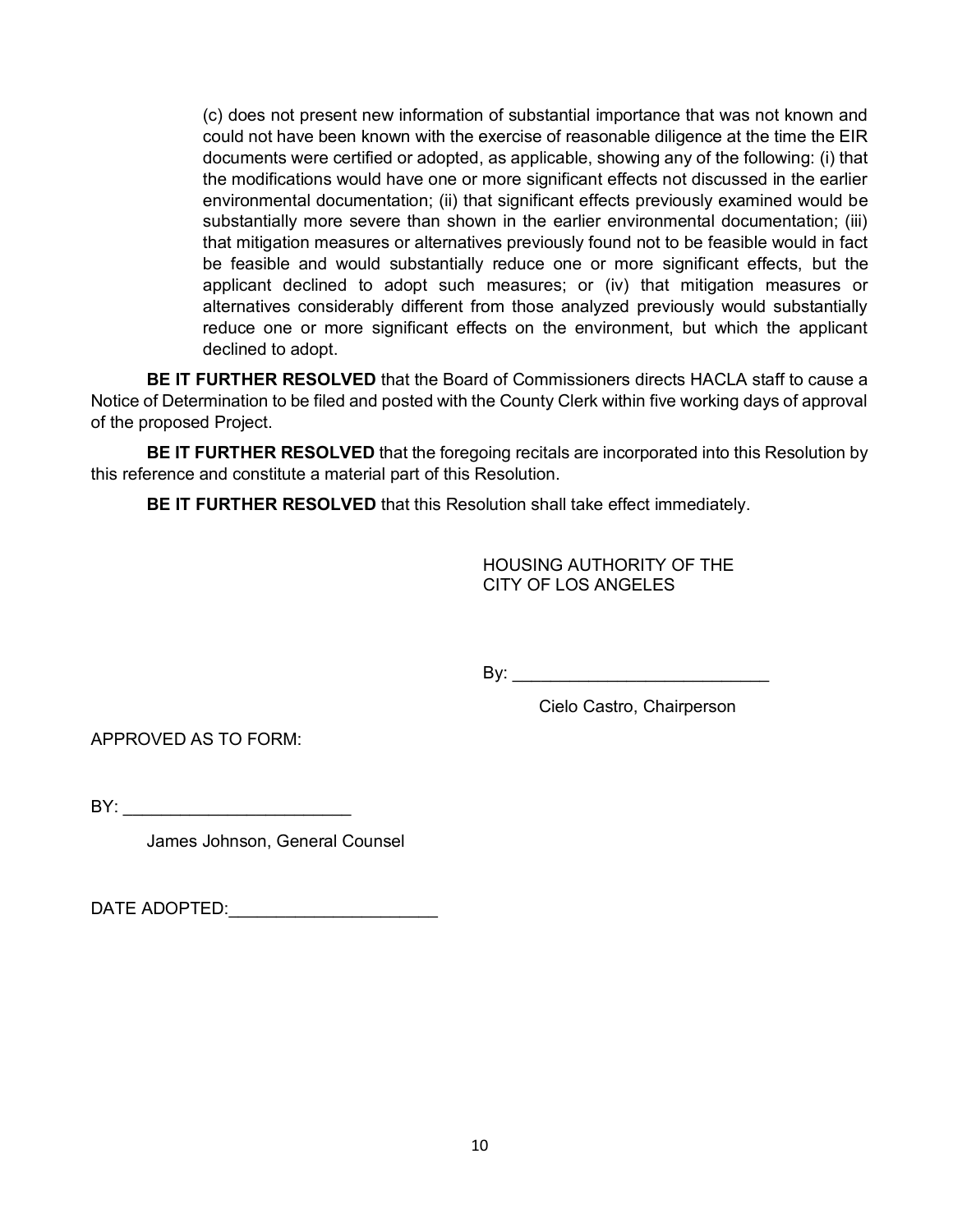## **RESOLUTION NO.\_\_\_\_\_\_\_\_\_\_\_\_\_\_**

**RESOLUTION AUTHORIZING THE PRESIDENT AND CEO, OR DESIGNEE, TO ACCEPT THE CLEAN CALIFORNIA LOCAL GRANT PROGRAM GRANT AWARDED BY THE CALIFORNIA DEPARTMENT OF TRANSPORTATION IN THE TOTAL AMOUNT OF \$5 MILLION TO BE USED TOWARD LITTER ABATEMENT AND BEAUTIFICATION ACTIVITIES AT IMPERIAL COURTS, NICKERSON GARDENS, AND FIVE ASSET MANGEMENT SITES, AND TO EXECUTE AND SUBMIT ALL NECESSARY DOCUMENTS, INCLUDING ANY AGREEMENTS AND VARIOUS VERTIFICATIONS AS REQUIRED BY THE CALIFORNIA DEPARTMENT OF TRANSPORTATION, TO INITIATE WORK UNDER THE AWARD, AND MAKING CEQA-RELATED FINDINGS**

**WHEREAS,** the Housing Authority of the City of Los Angeles ("HACLA") is a public body, corporate and politic, organized and existing under the Housing Authorities Law (commencing at Section 34200 of the California Health and Safety Code and, specifically, Section 34311), and authorized to transact business and exercise the powers of a housing authority pursuant to action of the Board of Commissioners of the Housing Authority (the "Board");

**WHEREAS,** HACLA is eligible to receive State funding for certain transportation related work through the California Department of Transportation;

**WHEREAS**, on December 1, 2021, the California ("State") Department of Transportation ("Caltrans") released a Call for Projects for the Clean California Local Grant Program ("Clean California"), through which approximately \$296 million in State funds were committed to go to local communities to beautify and improve local streets and roads, tribal lands, parks, pathways, and transit centers to clean and enhance public spaces, with the goal of enhancing communities and improving spaces for walking and recreation;

**WHEREAS**, on February 1, 2022, HACLA submitted an application to Caltrans for Clean California Grant funding to be used toward the South Los Angeles Rising project ("Project"), to support building new litter abatement infrastructure at the Nickerson Gardens public housing site, Imperial Courts public housing site, and five other sites in HACLA's South Los Angeles asset management portfolio;

**WHEREAS**, on March 1, 2022, Caltrans notified HACLA of its selection as an awardee of \$5 million in funding under the Clean California Grant to be used for the Project;

**WHEREAS**, a Board Resolution is required for HACLA to accept the grant and the obligations associated with receipt of such funding, and enter into the Clean California Grant Agreement with Caltrans;

**WHEREAS,** HACLA is required to enter into a Clean California Local Grant Program Restricted Grant Agreement with Caltrans, as well as execute various other documents, committing to meet the State's standards as a grantee before such funds can be claimed through the Clean California Local Grant Program;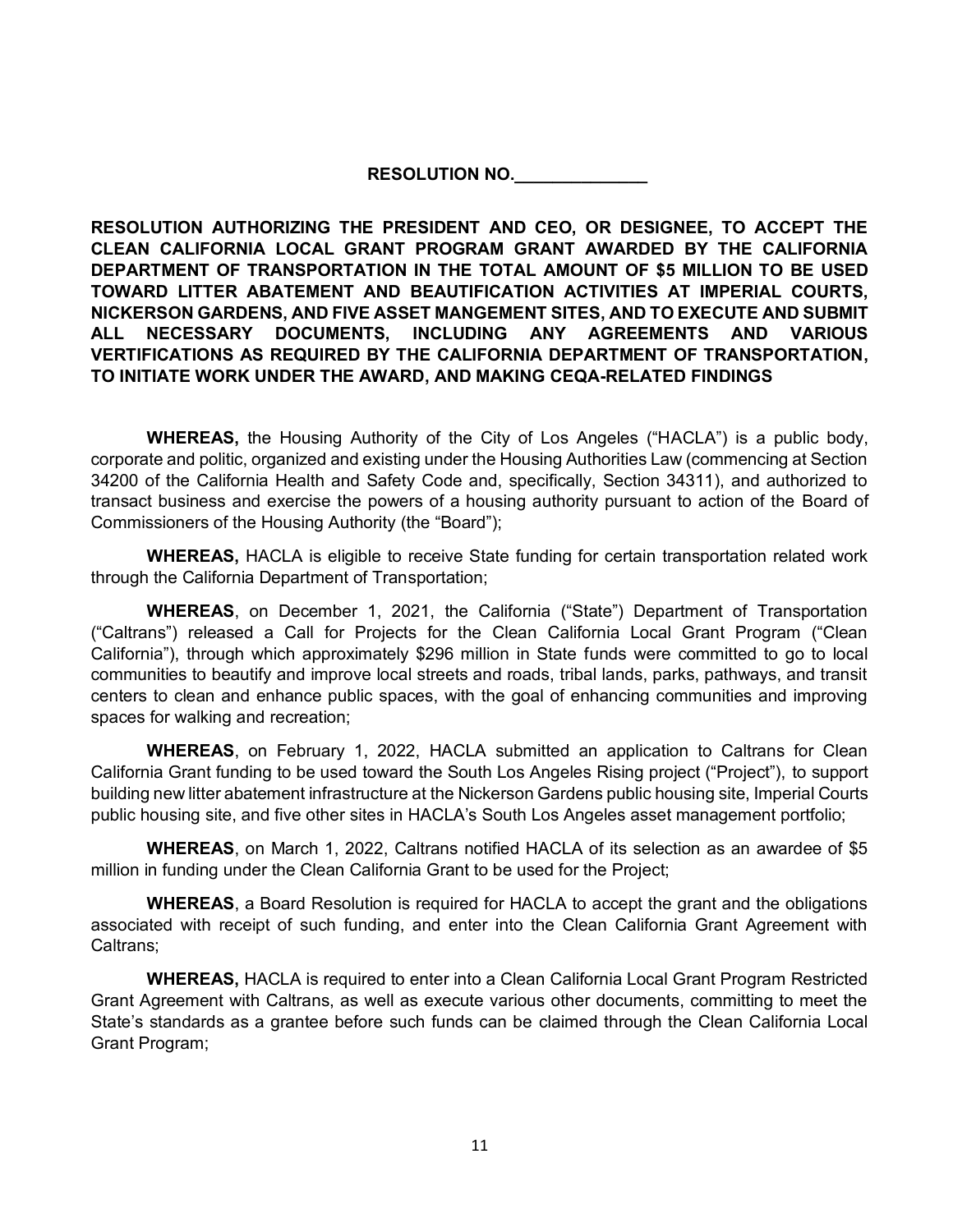**WHEREAS,** a Restricted Grant Agreement is needed to be executed with the California Department of Transportation before such funds can be claimed through the Clean California Local Grant Program; and

**WHEREAS,** HACLA wishes to delegate authorization to execute these agreements and any agreements thereto;

**WHEREAS**, the Project discussed herein is subject to evaluation under the California Environmental Quality Act ("CEQA").

**NOW THEREFORE BE IT RESOLVED** that the Board of Commissioners authorizes the President and CEO, or his designee ("Designated Officers" as defined below): (i) to accept the Clean California Local ("Clean California") Grant awarded by the California Department of Transportation ("Caltrans") in the total amount of \$5 million to be used toward the litter abatement and beautification activities at Nickerson Gardens, Imperial Courts, and, five of HACLA's South Los Angeles asset management sites, and creation of a Green Ambassador Program across all the selected sites, known as the South Los Angeles Rising project; (ii) to obligate HACLA to the terms and conditions associated with the receipt of such funding; (iii) to execute any agreements, forms, verifications as required by Caltrans, and any amendments thereto, including the Clean California Local Grant Program Restricted Grant Agreement, as approved by legal counsel; and (iv) to undertake various actions reasonably necessary to effectuate the terms of the Clean California Grant Agreement and this Resolution, including but not limited to, negotiating, executing, approving, and delivering any related and ancillary documents and agreements, all with the advice and/or approval of legal counsel.

**BE IT FURTHER RESOLVED** that the Designated Officers of HACLA referred to above are as follows:

| Name            | Title                                        |
|-----------------|----------------------------------------------|
| Douglas Guthrie | <b>President and Chief Executive Officer</b> |
| Marlene Garza   | <b>Chief Administrative Officer</b>          |
| Jenny Scanlin   | <b>Chief Development Officer</b>             |
| Margarita Lares | <b>Chief Programs Officer</b>                |

**BE IT FURTHER RESOLVED** that, based on the entire record before the Board of Commissioners, including all written and oral evidence presented, the Board of Commissioners finds that the approval of the Project is categorically exempt from further CEQA review under State CEQA Guidelines section 15303, which applies to the construction and location of limited numbers of new, small facilities or structures; installation of small new equipment and facilities in small structures; and the conversion of existing small structures from one use to another where only minor modifications are made in the exterior of the structure. Here, the Project is categorically exempt under Section 15303 as it consists of the construction and location of limited numbers of trash enclosures, as an accessory or appurtenant to the public housing sites. None of the exceptions to the categorical exemption applies, and therefore this action is exempt from further CEQA review.

**BE IT FURTHER RESOLVED** that the Board of Commissioners directs HACLA staff to file a Notice of Exemption with the County Clerk within five (5) days from the adoption of this Resolution.

**BE IT FURTHER RESOLVED** that the foregoing recitals are incorporated into this Resolution by this reference and constitute a material part of this Resolution.

**BE IT FURTHER RESOLVED** that this Resolution shall take effect immediately.